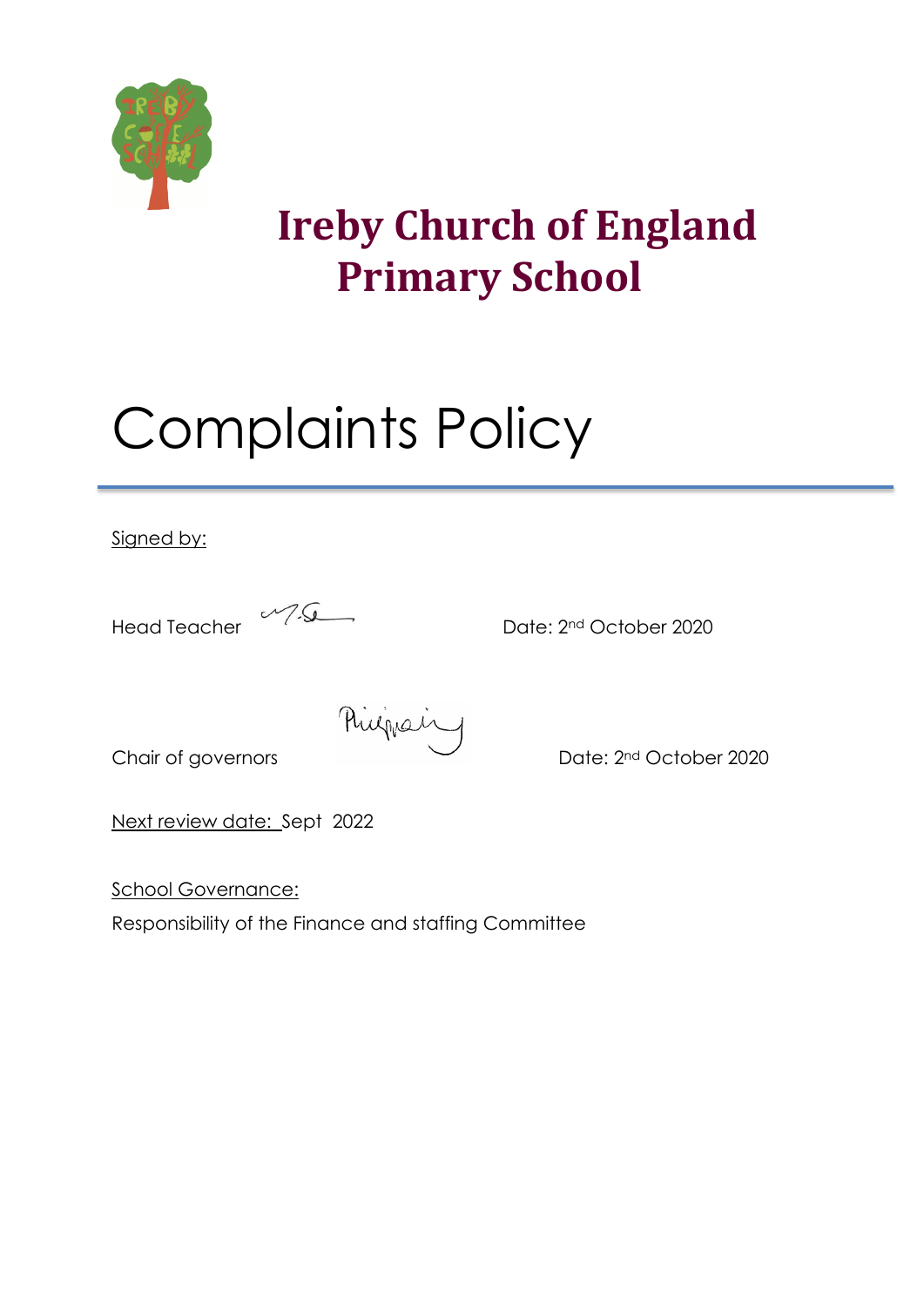# **1. Introduction**

Ireby Church of England School prides itself on the quality of teaching provided for its pupils. However, if parents have concerns, they can expect any issues to be treated seriously by the school in accordance with this policy document.

The Complaints Policy has been created to deal with any complaint against a member of staff or the school as a whole, relating to aspects of the school or the provision of facilities or services.

- A complaint can be brought by a parent of a registered child at the school or any person who has been provided with a service/facility at the school. This person is referred to as the complainant.
- Schools may have a nominated member of staff with responsibility for the operation and management of the school complaints procedure. This member of staff, however, may not necessarily be the Headteacher. **At** Ireby Church of England School**, the class teacher will be the first point of contact.**
- A concern becomes a complaint only when the complainant asserts the school has acted wrongly in some significant decision, action or failure to take action.
- Even when a complaint has been made it can be resolved or withdrawn at any stage.

#### **Aims**

**In line with the Education Act 2002,** Ireby Church of England School **will:**

- **Encourage the resolution of problems by informal means wherever possible.**
- Allow swift handling with established time-limits for action and keeping people informed of any progress.
- Ensure a full and fair investigation by an independent person where necessary.
- Respect people's desire for confidentiality.
- Address all the points at issue and provide an effective response and appropriate redress where necessary.
- Provide information to the school's senior management team so that services can be improved.

#### **Dealing with concerns informally**

- **The school recognises that a** vast majority of complaints and concerns can be resolved informally.
- The complainant must feel able to raise concerns and complaints with members of staff, either in person, by telephone or in writing. A preliminary discussion may be undertaken to help clarify if he or she is making a complaint or expressing an opinion, and whether they wish to take it further.
- The complainant should be able to bring a friend to any discussion.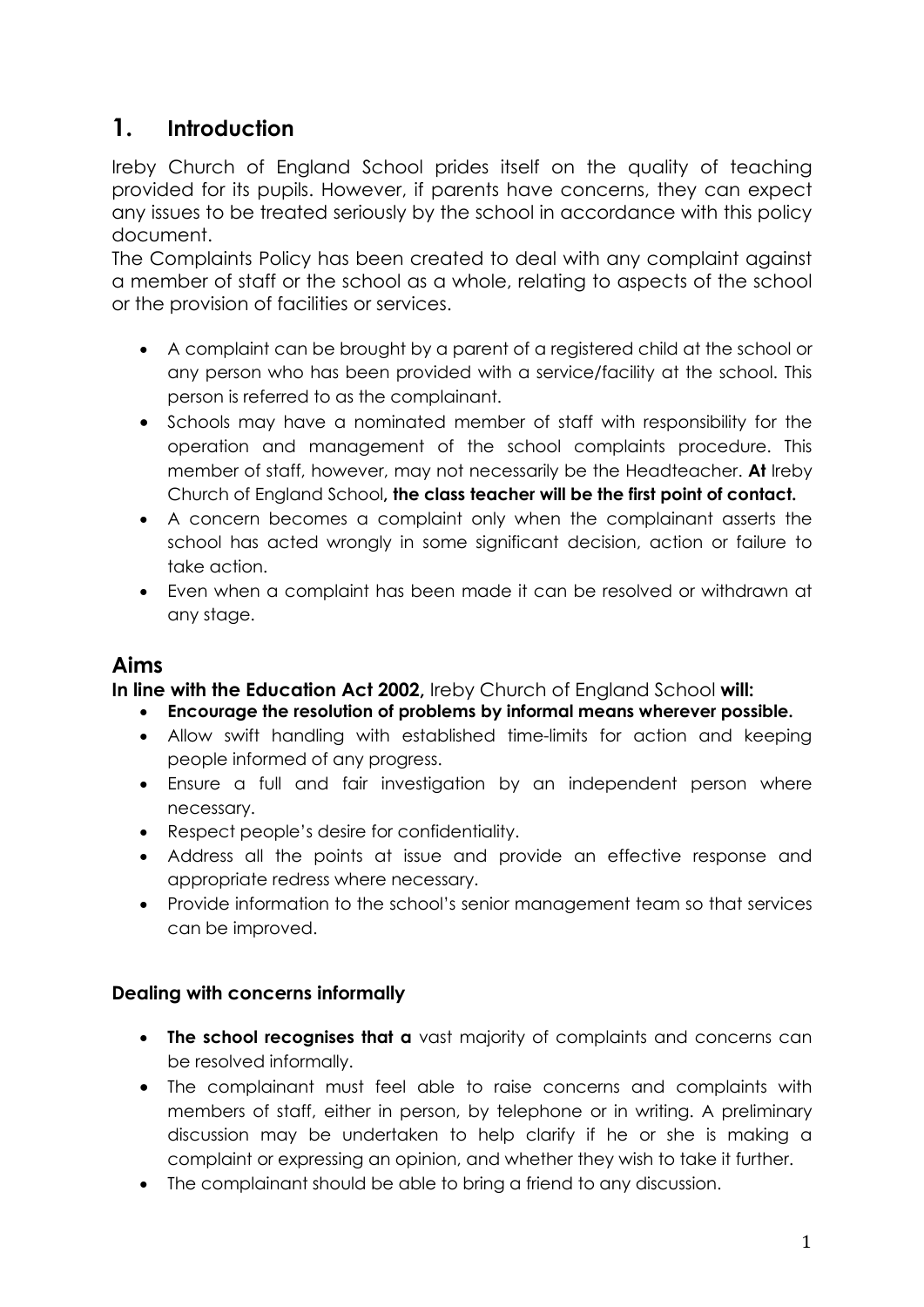- The member of staff dealing with the concern should make sure that the complainant is clear what action (if any) or monitoring of the situation has been agreed.
- The process should be completed speedily and concluded in writing with appropriate detail.
- Where no satisfactory solution has been found, the complainant should be informed that he or she will need to consider whether to make a formal complaint in writing to the Headteacher.
- To assist in this process a complaint form should be provided. (See Appendix 1 or 2.)

#### **2. Monitoring and recording complaints**

At all stages of the complaints procedure the following information should be recorded:

- Name of the complainant.
- Date and time at which complaint was made.
- Details of the nature of the complaint.
- Desired outcome of the complainant.
- How the complaint is being investigated (including written records of any interviews held).
- Results and conclusions of investigations.
- Any action taken.
- The complainant's response.
- Record of any subsequent action if required.

#### **Special Circumstances**

- If the complaint suggests that a child has been at risk of significant harm through violence, emotional abuse, sexual interference or neglect, it may be referred without further notice to Children's Social Care and/or to the social services authority for the area in which the child lives.
- If a social services authority decides to investigate a situation, this may postpone or supersede investigation by the Headteacher or Governing Body.
- Where a matter can be resolved through a legal appeal, it will not be considered as a formal complaint. The key areas are: admissions decisions; certain decisions relating to formal assessment of special educational needs; and decisions to permanently exclude a child.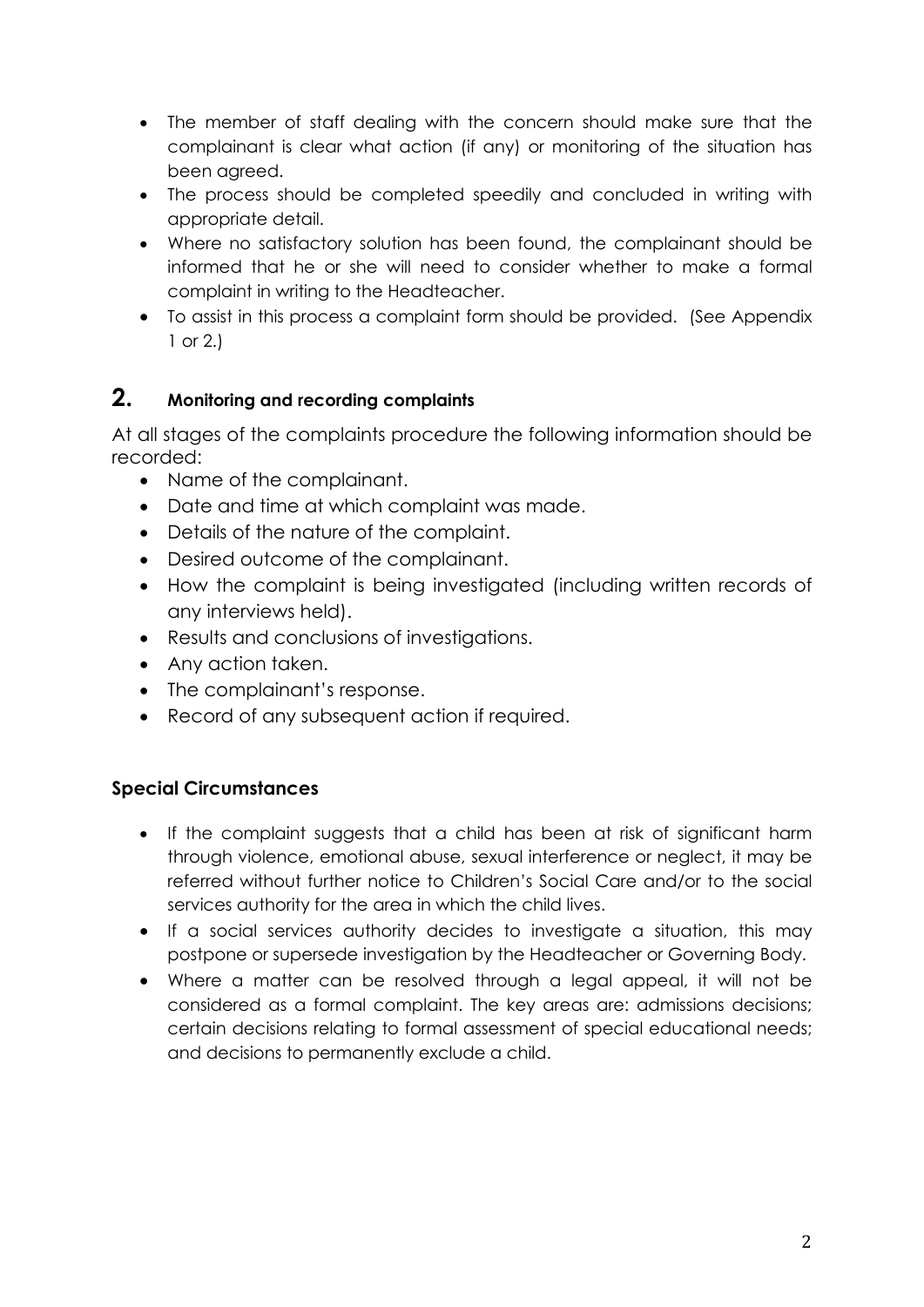# **Complaints Procedure**

#### **Stage 1 - Complaint Heard by Staff Member**

- Parent/carer discusses their concerns with child's class teacher, or if they prefer another member of the school's teaching staff.
- Where the complaint concerns the Headteacher, the complaints coordinator can refer the complainant to the chair of Governor.
- If the first approach is made to a Governor, the next step would be to refer the complainant to the appropriate person and advise them about the procedure.
- Governors should not act unilaterally on an individual complaint outside the formal procedure or be involved at the early stages, in case they are needed to sit on a panel at a later stage of the procedure.
- If a resolution cannot be sought at this level, or the complainant is dissatisfied at the outcome of these initial discussions, then the parent/carer may wish to escalate the complaint to the next level of the procedure.

#### **Stage 2 - Complaint Heard by Headteacher**

- The parent/carer should request an appointment to see the Headteacher. This should be as soon as reasonably practical to avoid any possible worsening of the issue.
- The Headteacher may delegate the task of collating the information to another staff member but not the decision on the action to be taken.
- If the complaint is against a member of staff, the Headteacher should talk to the staff member against whom the complaint has been made. If necessary, the Headteacher should interview witnesses and take statements from those involved.
- The Headteacher should keep reasonable written records of meetings, telephone conversations and other documentation.
- The Headteacher will investigate fully and communicate findings and/or resolutions to the complainant(s) verbally or in writing depending on the nature of the issue.
- Once all the relevant facts have been established, the Headteacher should produce a written response to the complainant. The written response should include a full explanation of the decision and the reasons for it. Where appropriate, it should include what action the school will take to resolve the complaint.
- Stage 2 should be completed in 15 school days. However, it is recognised that where the case is complex, it may prove difficult to meet this timetable. In such cases, the Headteacher should write to the complainant giving a revised target date.
- If the parent/carer is not satisfied with the outcome at this stage then the complaint can be moved to the next level for an independent review by the Governing Body Panel.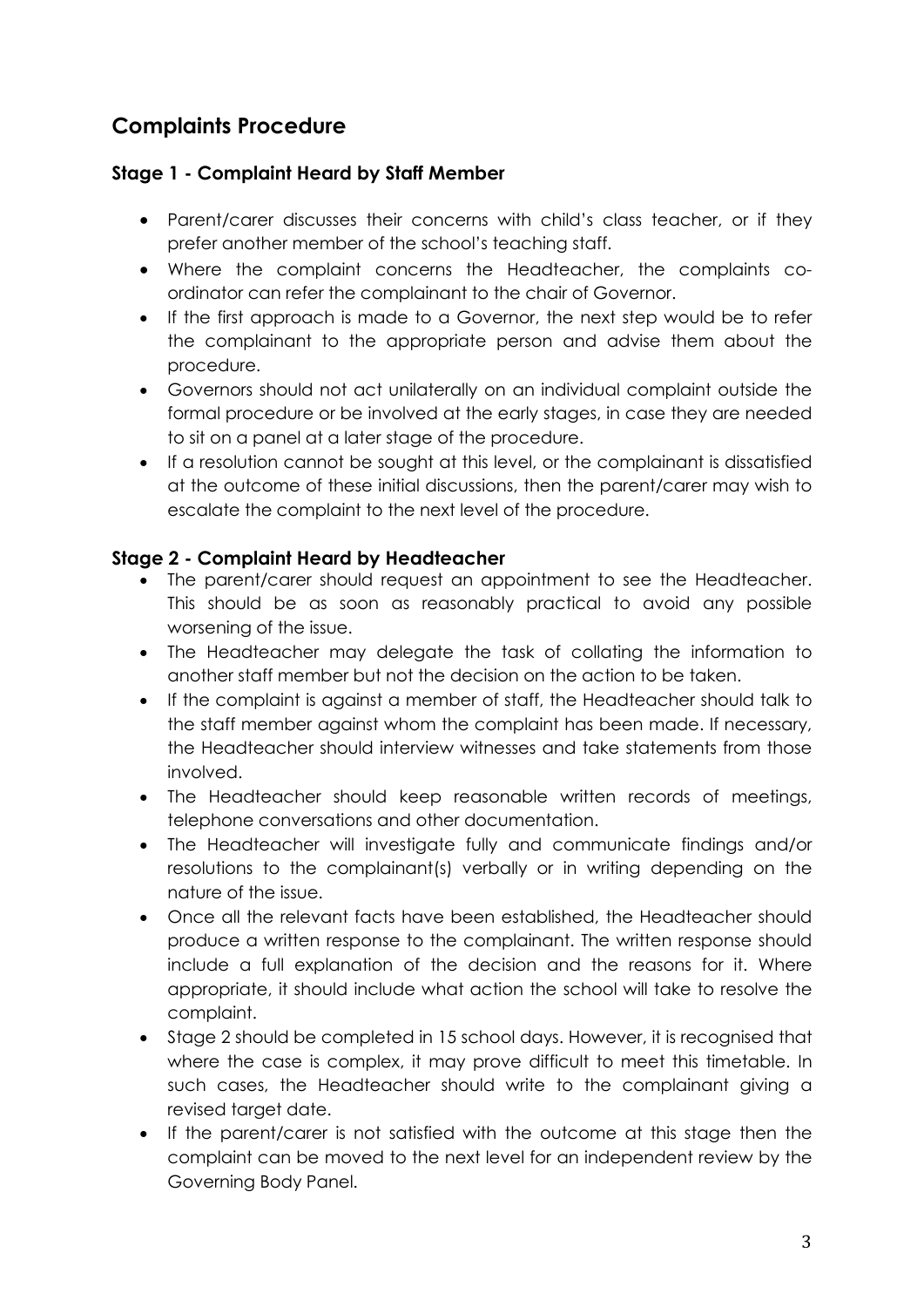• **If the concern or complaint is against the Headteacher,** in the first instance the complainant will need to write in confidence to the chair of Governor at the school. The chair of Governor will seek to resolve the issue informally before, if necessary, moving to Stage 3.

#### **Stage 3 – Complaint Heard by Governing Bodies' Complaints Appeal Panel (CAP)**

- Complaints at this stage should be made in writing and addressed to the Chair of School Governors no later than 10 school days following receipt of a Stage 2 outcome. The Chair of Governors, or a nominated Governor, will convene a GB CAP.
- Written acknowledgement of the complaint will be made within 3 school days informing the complainant their complaint will be heard within 20 school days.
- A CAP will be arranged with 3 members of the Governing Body and the complainant. 5 days' notice will be given to all attending. The Clerk/Chair of the CAP should write to the complainant to explain how the review will be conducted. The letter should be copied to the Headteacher.
- At the meeting everyone's case will be put across and discussed. The CAP should reconsider the issues raised in the original complaint and not confine themselves to consideration of procedural issues.
- The meeting should allow for:
	- The complainant to explain his or her complaint and the Headteacher to explain the reasons for his or her decision.
	- The Headteacher to question the complainant about the complaint and the complainant to question the Headteacher.
	- The CAP to have an opportunity to question both the complainant and the Headteacher.
	- Any party to have the right to bring witnesses (subject to the approval of the Chair of CAP) and all parties having the right to question all the witnesses; and
	- A final statement by the Headteacher and complainant.
- A written response to the complainant will be made within 15 school days. The letter will explain if there are any further rights of appeal and, if so, to whom they need to be addressed.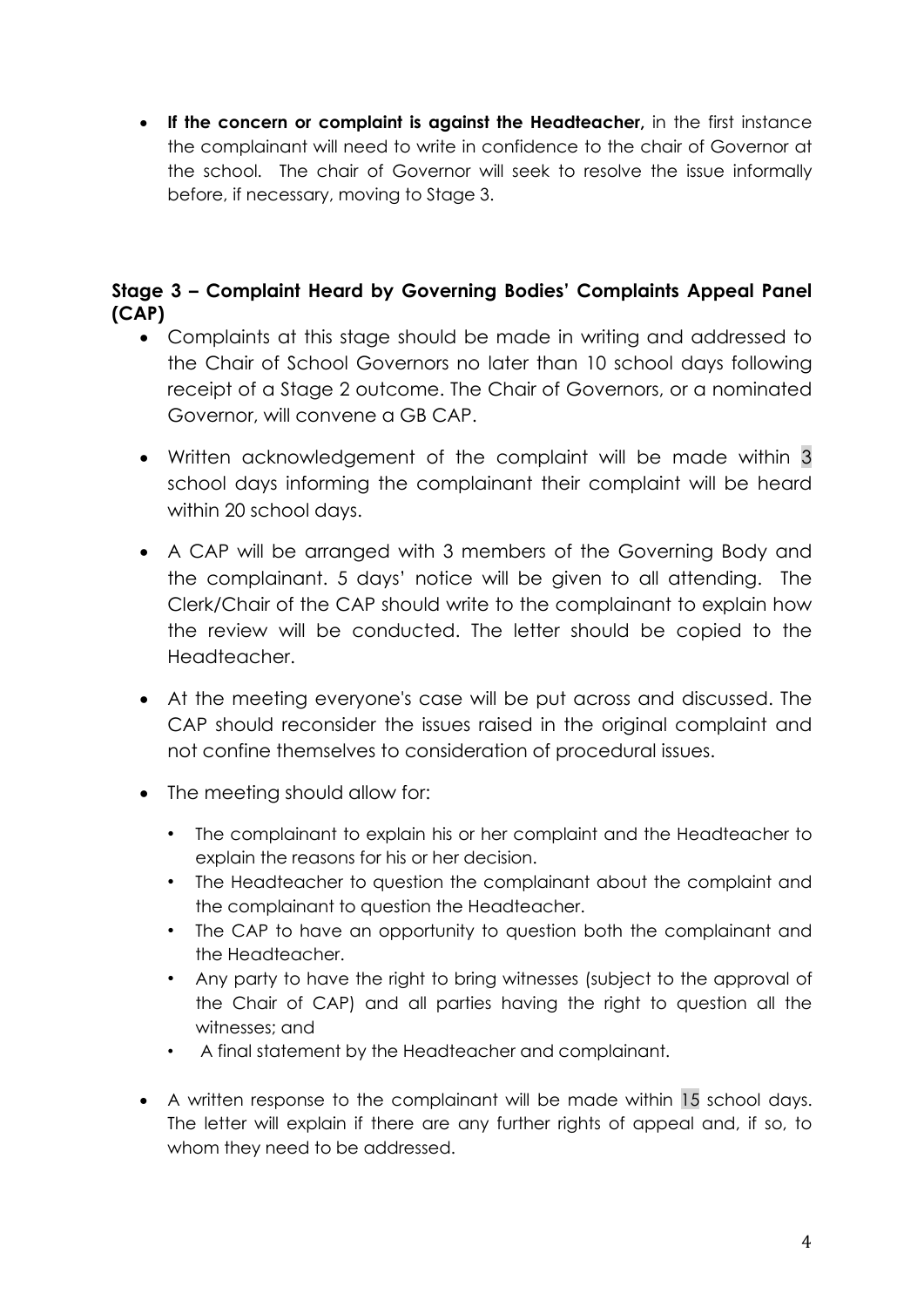#### **Role of the Secretary of State, Department for Education**

If the complainant is unhappy with the way in which the school has dealt with the complaint, they may be able to approach the Secretary of State, Department for Education to intervene.

For the Secretary of State to intervene following a complaint, he needs to be sure that either:

- The school has acted or is proposing to act unreasonably in the exercise or performance of its functions imposed by or under the Education Act 1996; or
- The school has failed to discharge any duty imposed by or for the purposes of the Education Act1996.

#### **Roles & Responsibilities The Remit of the CAP**

The panel can:

- Dismiss the complaint in whole or in part.
- Uphold the complaint in whole or in part.
- Decide on the appropriate action to be taken to resolve the complaint.
- Recommend changes to the school's systems or procedures to ensure that problems of a similar nature do not recur.

There are several points which any Governor sitting on a complaints panel needs to remember:

- It is important that the appeal hearing is **independent and impartial** and that it is seen to be so. No Governor may sit on the panel if they have had a prior involvement in the complaint or in the circumstances surrounding it. In deciding the make-up of the panel, Governor need to try and ensure that it is a cross-section of the categories of Governor and sensitive to the issues of race, gender and religious affiliation.
- The aim of the hearing, which needs to be held in private, will always be to resolve the complaint and achieve reconciliation between the school and the complainant. However, it has to be recognised the complainant might not be satisfied with the outcome if the hearing does not find in their favour. It may only be possible to establish the facts and make recommendations which will satisfy the complainant that his or her complaint has been taken seriously.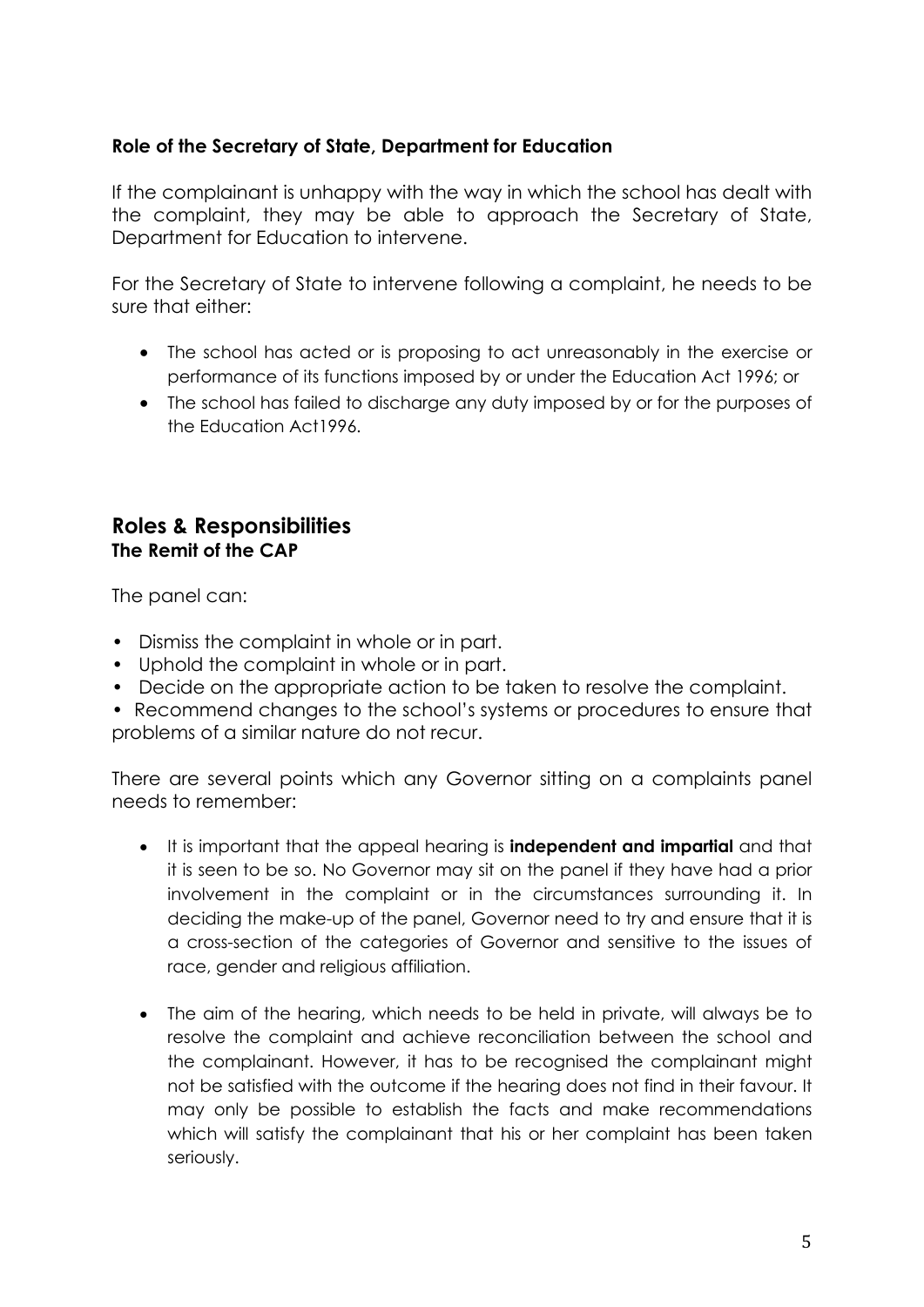- An effective panel will acknowledge that many complainants feel nervous and inhibited in a formal setting. Parents often feel emotional when discussing an issue that affects their child. The panel chair will ensure that the proceedings are as welcoming as possible. The layout of the room will set the tone and care is needed to ensure the setting is informal and not adversarial.
- Extra care needs to be taken when the complainant is a child. Careful consideration of the atmosphere and proceedings will ensure that the child does not feel intimidated. The panel needs to be aware of the views of the child and give them equal consideration to those of adults. Where the child's parent is the complainant, it would be helpful to give the parent the opportunity to say which parts of the hearing, if any, the child needs to attend.
- The Governor sitting on the panel need to be aware of the complaints procedure.

#### **The Role of the Clerk**

Schools are strongly advised that any panel or group of Governor considering complaints be clerked. The clerk would be the contact point for the complainant and be required to:

- Set the date, time and venue of the hearing, ensuring that the dates are convenient to all parties and that the venue and proceedings are accessible.
- Collate any written material and send it to the parties in advance of the hearing.
- Meet and welcome the parties as they arrive at the hearing.
- Record the proceedings.
- Notify all parties of the panel's decision.

#### **The Role of the Chair of the Governing Body or the Nominated Governor**

The nominated Governor role:

- Check that the correct procedure has been followed.
- If a hearing is appropriate, notify the clerk to arrange the panel.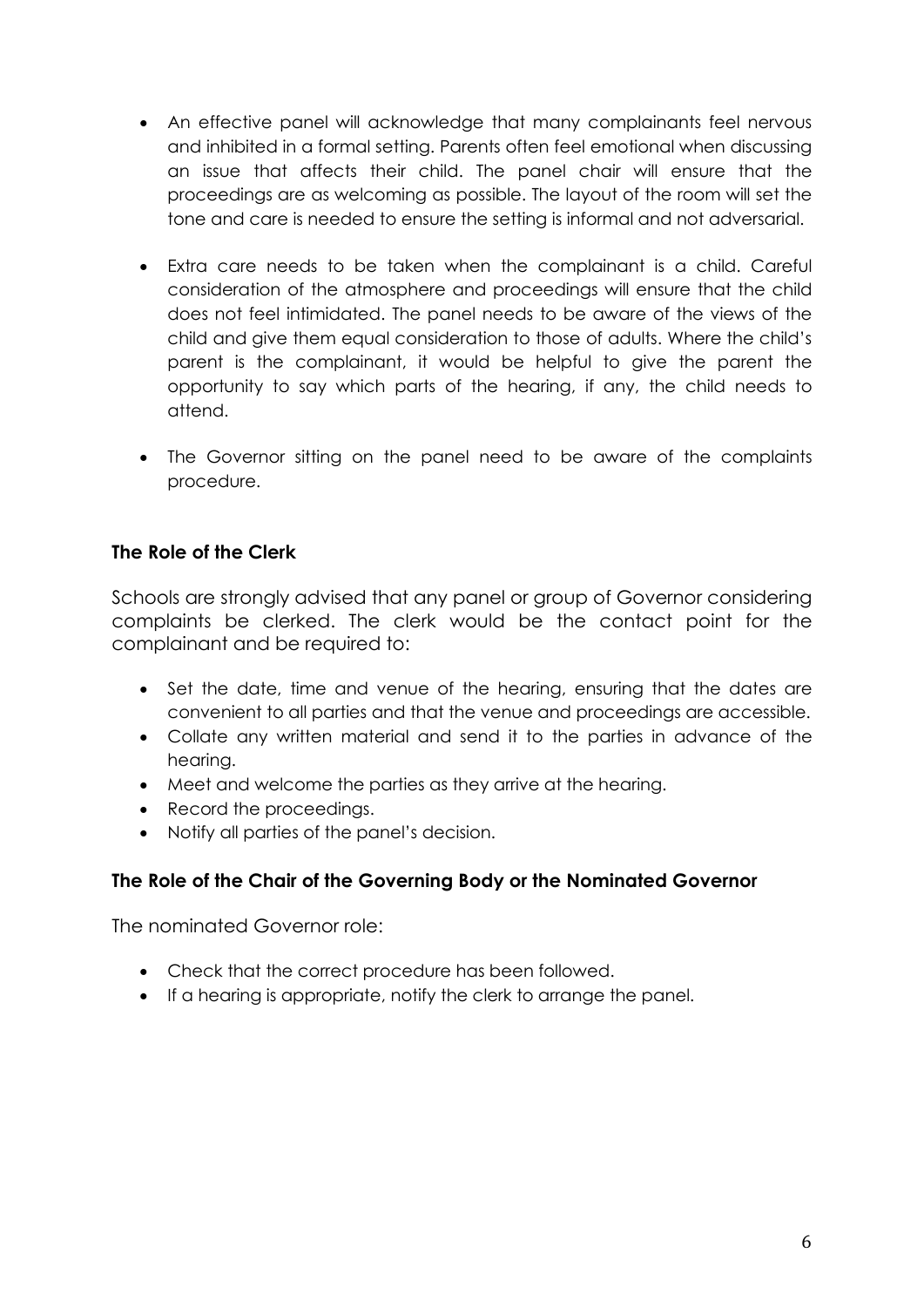#### **The Role of the Chair of the Panel**

The Chair of the Panel has a key role, ensuring that:

- The remit of the panel is explained to the parties and each party has the opportunity of putting their case without undue interruption.
- The issues are addressed.
- Key findings of fact are made.
- Parents and others who may not be used to speaking at such a hearing are put at ease.
- The hearing is conducted in an informal manner with each party treating the other with respect and courtesy.
- The panel is open minded and acting independently.
- No member of the panel has a vested interest in the outcome of the proceedings or any involvement in an earlier stage of the procedure; each side is given the opportunity to state their case and ask questions.
- Written material is seen by all parties. If a new issue arises it would be useful to give all parties the opportunity to consider and comment on it.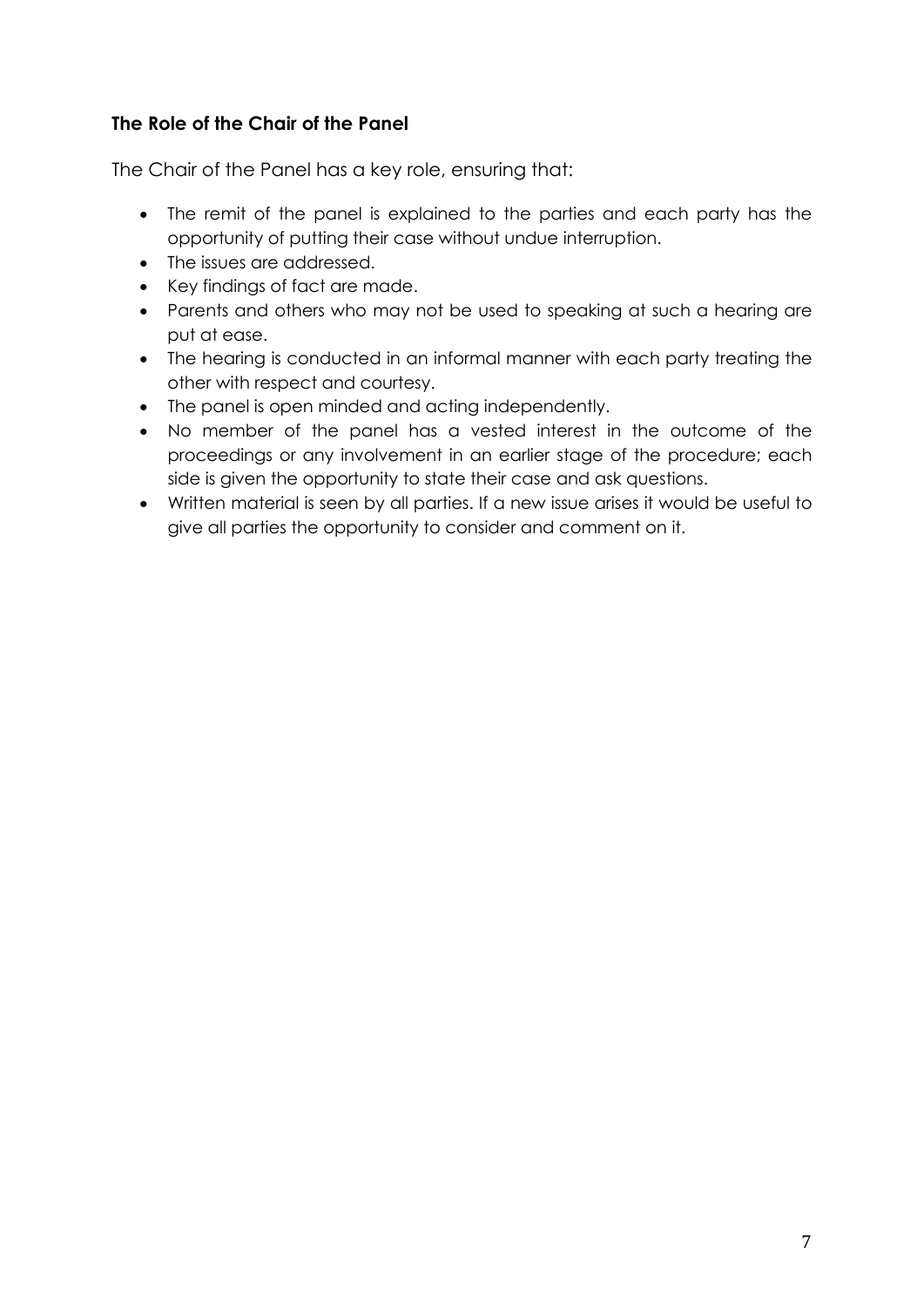# **Appendix 1 School Complaints Form**

If you have tried unsuccessfully to resolve your complaint and wish to take the matter further, please complete this form and send it to the Headteacher. (If your complaint is against the Headteacher you will need to send the form to the Chair of the Governing Body)**.**

**Name: Address:**

**Tel. No/Mobile: Postcode:**

**Email:** 

**Name of child:** 

**Date of Birth of child:** 

**What is your complaint about and what would you like the Headteacher to do?**

**When did you discuss your concern/complaint with the appropriate member of staff?**

**What was the result of the discussion?**

**Signed: Date:**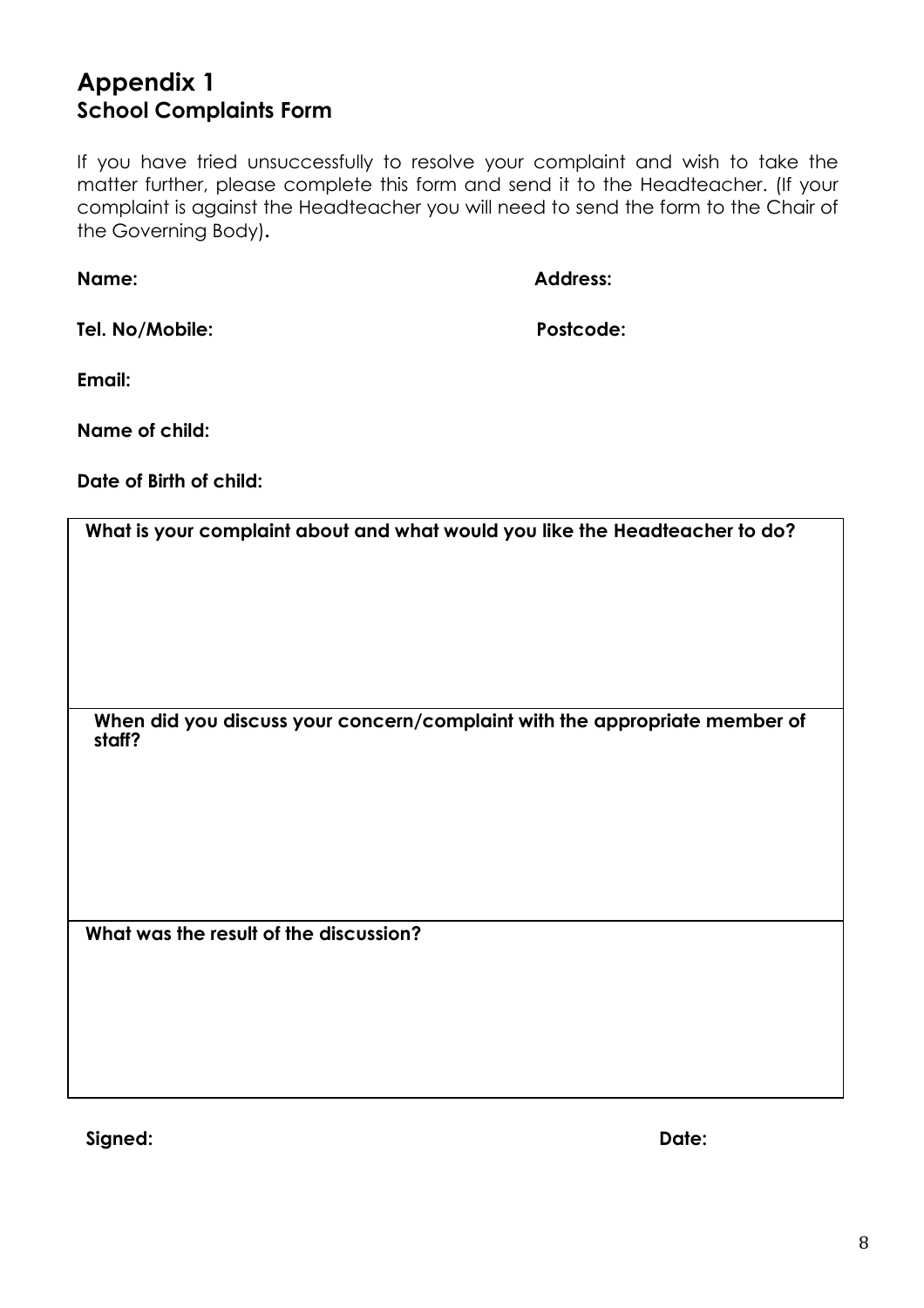# **Appendix 3**

#### **Example letter**

An example of a letter that the Chair of the Governing Body may wish to send to the complainant upon receipt of a complaint at Stage 2 for consideration by the Governing Body.

#### Dear Name

Thank you for your letter dated ………… setting out the reasons why you are not satisfied with the Headteacher's response to your complaint about ……………

I write to let you know that I will be arranging for a Complaints Appeal Panel (CAP) to consider your complaint in accordance with our school's complaints procedure.

As explained in the procedure, the Clerk/Chair of the CAP will let you know in writing how the CAP intends to consider your complaint.

#### **(or in the case of complaints against the Headteacher)**

I have received your complaint against the Headteacher of ……………School.

I write to let you know that I have forwarded a copy of your complaint to the Headteacher with a request that s/he respond within ten school days to the issues raised in the complaint.

A copy of the Headteacher's response will be sent to you as soon as possible.

If you are not satisfied with the Headteacher's response, I will arrange for a Complaints Appeal Panel to consider your complaint in accordance with Stage 2 of the attached complaints procedure.

As explained in the procedure, the Clerk/Chair of the Complaints Appeal Panel will let you know in writing how the complaint will proceed.

Yours sincerely,

#### **Chair of the Governing Body**